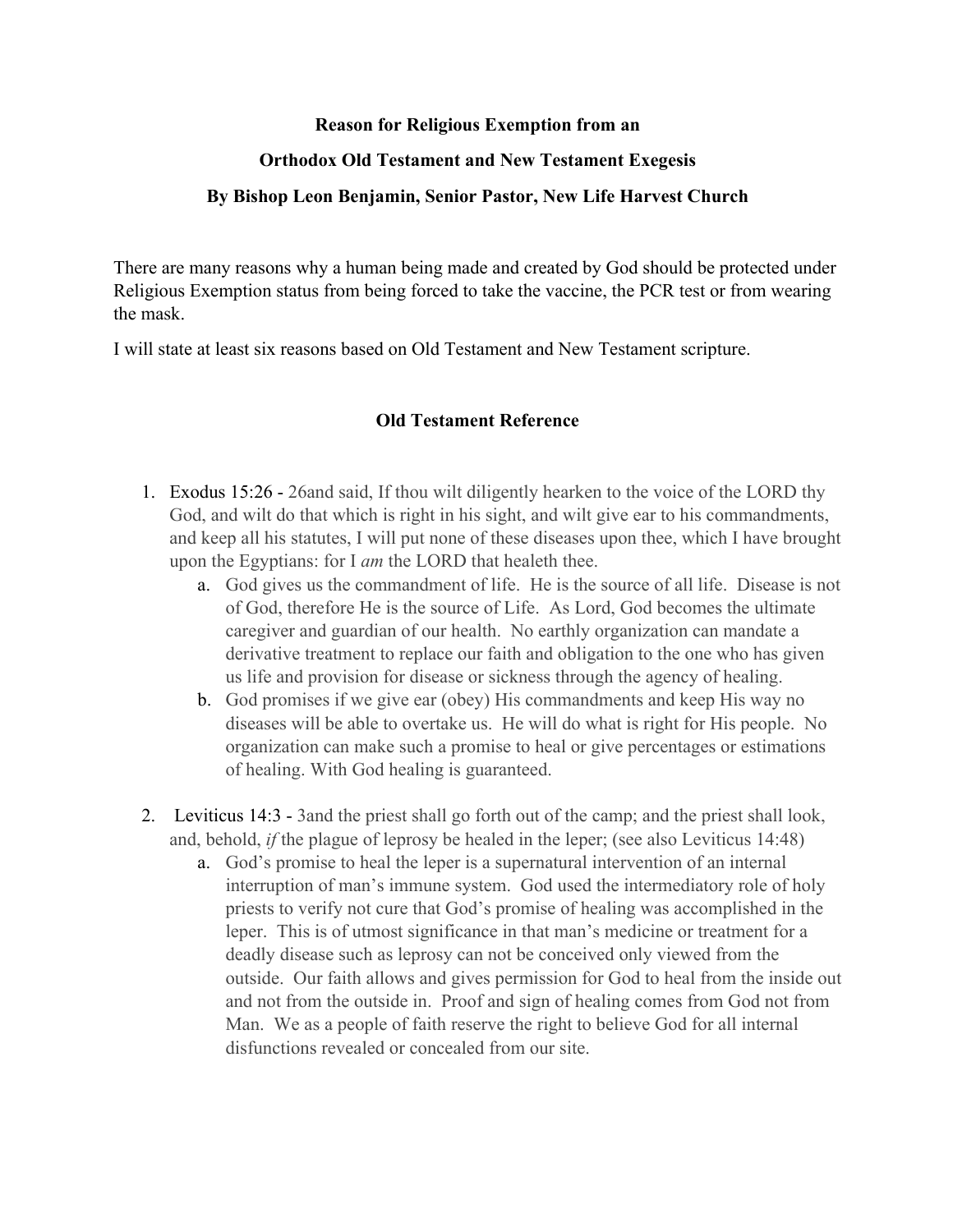- b. If is a conditional word that is reserved for the viewer but not for God. God already knows what He will do and does not need council in that respect. We trust all the more the council of God over the council of Man.
- 3. Numbers 12:3 13And Moses cried unto the LORD, saying, Heal her now, O God, I beseech thee.
	- a. One of my favorite scriptures in the Old Testament that reflect the direct authority of God but the compassion of Man. Moses cries out to God not man to heal his sister. Moses understood that the total life of humans rests upon God choice to heal us and not Man's choice. We reserve the right as believers to use that same compassion as Moses to cry out to our Maker, Creator and Healer of all diseases, even the deadliest of these.
	- b. Our justification of healing fully rests on our faith that God will hear us. That is a high benefit and a privilege amongst people of the Book.
- 4. Promises to Heal His People Psalms 103:3 3Who forgiveth all thine iniquities; Who healeth all thy diseases; Psalms 107:20 - 20He sent his word, and healed them, And delivered *them* from their destructions; Isaiah 53:5 – 5 But he *was* wounded for our transgressions, *he was* bruised for our iniquities: the chastisement of our peace *was* upon him; and with his stripes we are healed.

# **New Testament Reference**

- 5. Matthew 4:23-24 23And Jesus went about all Galilee, teaching in their synagogues, and preaching the gospel of the kingdom, and healing all manner of sickness and all manner of disease among the people. 24And his fame went throughout all Syria: and they brought unto him all sick people that were taken with divers diseases and torments, and those which were possessed with devils, and those which were lunatick, and those that had the palsy; and he healed them
	- a. This is the entrance of our Lord's ministry which began by a pronouncement: "Repent for the Kingdom of God is arrived". This was followed by demonstration of that power through healing his people of all manner of disease and sickness. Believers in Jesus Christ have that right to believe in divine and supernatural healing today. To deny that right and be forced upon by a cure (vaccine) that has not been proven or tested thoroughly is to diminish their faith in God.
	- b. How much does Jesus heal? For the believer, He heals all sick people.
- 6. Luke 5:15 15But so much the more went there a fame abroad of him: and great multitudes came together to hear, and to be healed by him of their infirmities.
	- a. This scripture gives me goosebumps when I think about how many needs healing and how Jesus did not refuse not a one of them. The compassion of Jesus is what makes believers run to Him for their healing and deliverances. It's only by faith in Him that this can be explain and must not be interfered with and meddled with by